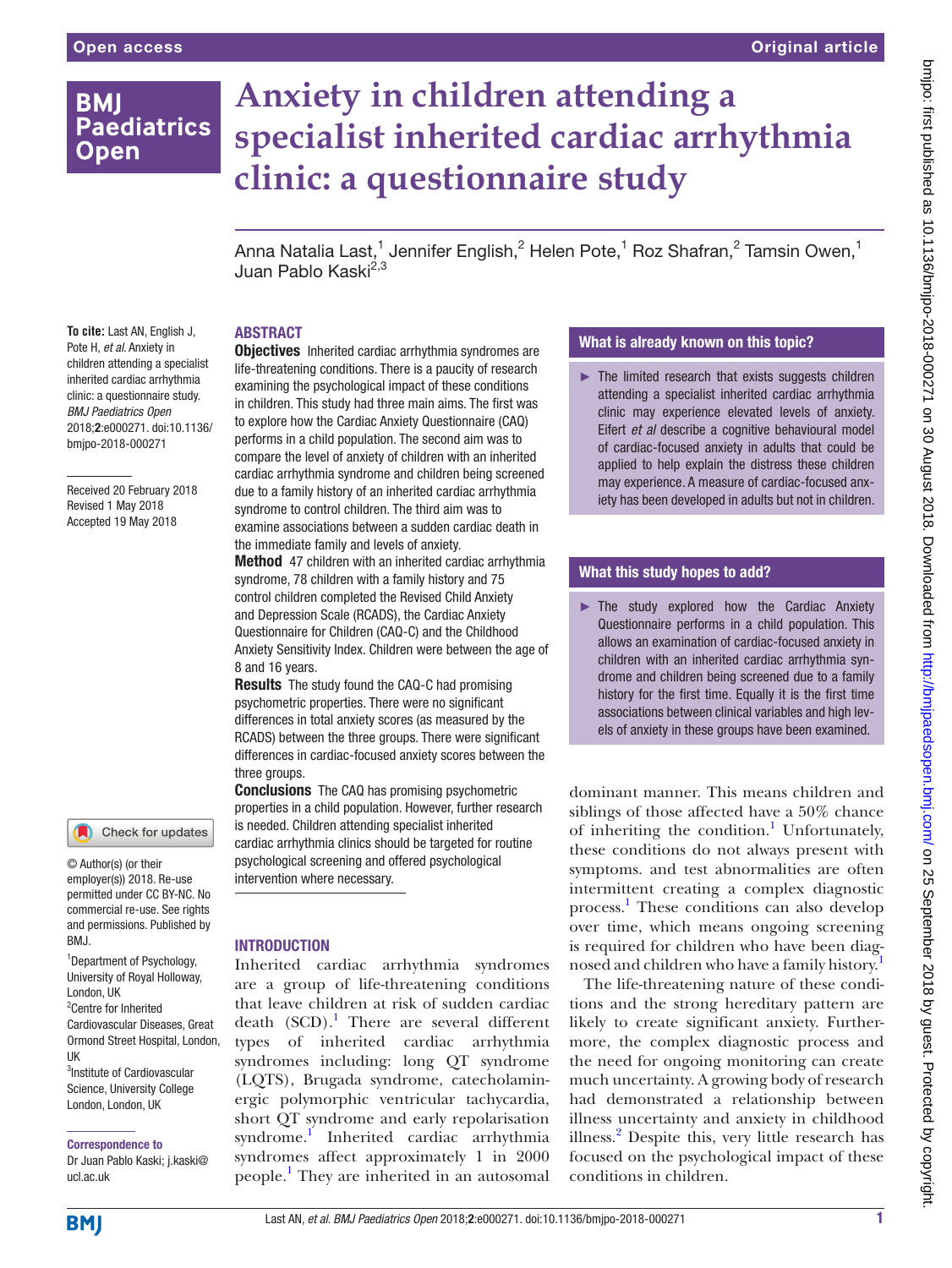Meulenkamp *et*  $a^{\beta}$  conducted a qualitative study and found children with LQTS worried about the effectiveness of their medication and possible SCD. Guifre *et al*[4](#page-7-3) conducted a quantitative study comparing 40 children with asthma to 7 children with LQTS. The results suggested children with LQTS experienced significant anxiety. However, the small sample size and the absence of a control group limit conclusions that can be drawn.

Previous research has also not considered how psychological theory may explain the distress these children may experience. Eifert  $et\ a^{\tilde{p}}$  describe a cognitive behavioural model of cardiac-focused anxiety in adults. The model draws on empirically supported models of panic disorder $6$ and health anxiety<sup>7</sup> but is specifically related to the heart. The model could be applied to help understand the distress these children may experience.

Eifert  $et$   $a<sup>β</sup>$  developed the brief self-report Cardiac Anxiety Questionnaire (CAQ) to aid the diagnosis of cardiac-focused anxiety in adults presenting at busy medical settings. However, there is no measure of cardiac-focused anxiety in children.

Due to the lack of previous research, the proposed study aimed to:

- $\blacktriangleright$  Explore how the CAQ performs in a child population.
- ► Compare the level of anxiety of children with an inherited cardiac arrhythmia syndrome and children being screened due to a family history to control children.
- ► Examine the association between SCD in the immediate family and levels of anxiety.

## **METHOD**

## **Participants**

A total of 200 children participated in the study as detailed below.

# Specialist inherited cardiac arrhythmia clinic

The specialist inherited cardiac arrhythmia clinic ran weekly at a national paediatric hospital. This clinic is the largest in Europe, and there are few other clinics in the UK. Between July and December 2015, children with an inherited cardiac arrhythmia syndrome or a family history who attended the specialist inherited cardiac arrhythmia clinic were invited to take part. The researcher approached consecutive patients in clinic. One hundred and fifty-six children (between the ages of 8 and 16 years) were approached. Eighty per cent (n=125) agreed to take part. Forty-seven children had an inherited cardiac arrhythmia syndrome, and 78 children were being screened due to a family history.

# **Control**

Four local primary and four secondary schools were approached using an opportunistic sampling method. One primary school and one secondary school agreed to take part. A class from each year group (years 4–11) were randomly selected. Two hundred and forty control children (between the ages of 8 and 16 years) who did not have a cardiac condition or were not screened regularly due to a family history were invited to take part from a local primary and secondary school. Thirty-one per cent (n=75) of children agreed to take part.

## Measures

All children completed the CAQ-C, the Childhood Anxiety Sensitivity Index (CASI)<sup>[9](#page-8-4)</sup> and the Revised Chil-dren's Anxiety and Depression Scale (RCADS).<sup>[10](#page-8-5)</sup> Medical information was extracted from the child's medical notes.

#### Cardiac Anxiety Questionnaire for Children (CAQ-C)

The CAQ-C was chosen to assess cardiac-focused anxiety in children. The CAQ is an 18-item self-report question-naire designed for adults.<sup>[8](#page-8-3)</sup> Items are rated on a 5-point Likert scale from 0 (never) to 4 (always). The CAQ yields a total cardiac-focused anxiety score. It also has three subscales: fear, avoidance and attention. Eifert *et*  $a^{\beta}$ reported favourable validity and reliability in a clinical population. Minor adaptations were made to make the questionnaire child friendly. Please contact the corresponding author for a copy.

#### Childhood Anxiety Sensitivity Index

The CASI was chosen as a child appropriate measure of anxiety sensitivity.<sup>[9](#page-8-4)</sup> The adult version of the CASI showed moderate correlations with the CAQ in an adult sample. The CASI assesses an individual's level of fear of anxiety-related symptoms (eg, rapid heartbeat) based on the belief that such sensations have harmful consequences. It is designed for children between the ages of 6 and 17 years. The CASI is an 18-item self-report questionnaire. Items are rated on a 3-point Likert scale from 1 (none) to 3 (a lot). The CASI yields a total score. Silverman *et al*[9](#page-8-4) report favourable validity and reliability in a clinical and non-clinical population.

# Revised Children's Anxiety and Depression Scale

The RCADS was used because it is a comprehensive and psychometrically sound measure of anxiety in children.<sup>[10](#page-8-5)</sup> The RCADS is a 47-item self-report questionnaire. Items are rated on a 4-point Likert scale as to how frequently the behaviour typically occurs from 0 (never) to 3 (always). The RCADS yields a total anxiety score. Chorpita *et al*<sup>[10](#page-8-5)</sup> and Chorpita  $et al^{11}$  $et al^{11}$  $et al^{11}$  reported favourable validity and reliability in a clinical and non-clinical population.

# Procedure

Children attending the specialist inherited cardiac arrhythmia clinic completed questionnaires before or in between their medical assessments but before they saw the consultant cardiologist. The control children were invited to take part during school time.

#### Data analysis

All data were analysed using SPSS (V.21) and checked once for inaccuracies.

No questionnaire item had more than 5% missing values across the sample. Therefore, no further investigations regarding missing data were conducted.<sup>12</sup> If an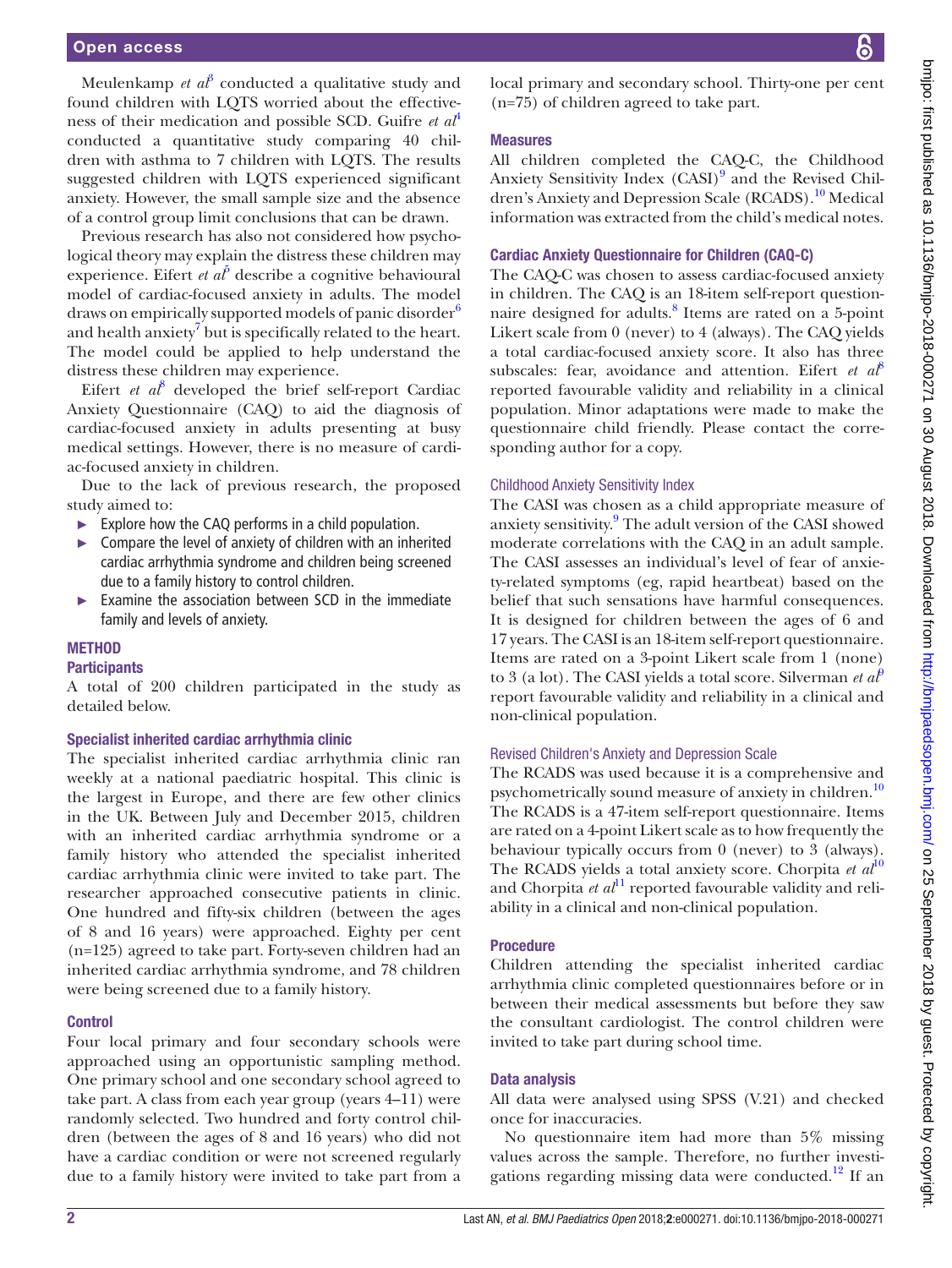individual questionnaire had missing data, these were excluded from subsequent analyses.<sup>[12](#page-8-7)</sup>

Outliers were also identified and removed.<sup>[12](#page-8-7)</sup> Outliers represent data values that deviate from the other observations. Any score that deviates more than three SD from the mean of that variable is considered an outlier and should be removed. $12$  Outliers were examined for the CAQ total cardiac-focused anxiety score and the CAQ subscale (fear, avoidance and attention) scores, the RCADS total anxiety score and the CASI total anxiety sensitivity score. This analysis was conducted for each of the three groups separately. A sensitivity analysis found the results did not alter when outliers were included.

The sample size for all groups was greater than 30 and therefore parametric tests were appropriate.<sup>12</sup>

Confounding variables were identified and their impact on the analysis considered.

Cronbach's alphas were calculated to establish the internal consistency of the total CAQ score and the CAQ subscale (fear, avoidance and attention) scores in a child population. This analysis included all children (children with an inherited cardiac arrhythmia syndrome, children being screened due to a family history of an inherited cardiac arrhythmia syndrome and control children).

A Pearson's correlation was performed to examine the association between the CAQ total/subscale (fear, avoidance and attention) scores and the CASI total score in a child population. This analysis included all children (children with an inherited cardiac arrhythmia syndrome, children being screened due to a family history of an inherited cardiac arrhythmia syndrome and control children).

A one-way independent analysis of variance (ANOVA) was conducted to see if the three groups (children with an inherited cardiac arrhythmia syndrome, children being screened due to a family history of an inherited cardiac arrhythmia syndrome and control children) differed significantly on their total anxiety score on the RCADS. Where there were significant results, three pairwise post hoc independent sample t-tests were carried out to establish where the exact difference lies. Bonferroni corrections were not applied because there are only three comparisons being made. $^{12}$ 

A series of one-way independent ANOVAs were conducted to see if the three groups (children with an inherited cardiac arrhythmia syndrome, children being screened due to a family history of an inherited cardiac arrhythmia syndrome and control children) differed significantly on their CAQ total cardiac-focused anxiety scores and their CAQ subscale (fear, avoidance and attention) scores. Where there were significant results three pairwise post hoc independent sample t-tests were carried out to establish where the exact differences lie. Bonferroni corrections were not applied because there were only three comparisons for each scale or subscale, and each scale or subscale analysis can be considered a self-contained analysis.<sup>[12](#page-8-7)</sup>

Independent sample t-tests were carried out to see if those who have experienced an SCD in the immediate family have higher levels of total cardiac-focused anxiety than those who have not. A separate analysis was conducted for children with an inherited cardiac arrhythmia syndrome and children being screened due to a family history of inherited cardiac arrhythmias syndromes. The control children were not included in this analysis.

#### **RESULTS**

#### Characterising the sample

[Table](#page-3-0) 1 shows the demographic characteristics of the sample.

Tables [2 and 3](#page-4-0) show the clinical characteristics of the children attending the specialist inherited cardiac arrhythmia clinic

#### Confounding variables

Age and gender have previously been shown to be asso-ciated with anxiety in children.<sup>[10](#page-8-5)</sup> The impact of age on RCADS total anxiety and CAQ-C total cardiac-focused anxiety scores within this sample were examined using a Pearson's correlation. Across the sample, there was no significant correlation between age and RCADS total anxiety scores  $(r(161)=0.02, p=0.76)$  or between age and total CAQ-C cardiac-focused anxiety scores (r(196)=0.13, p=0.07) scores. Therefore, age was not controlled for in subsequent analysis. The impact of gender on RCADS total anxiety and CAQ-C total cardiac-focused anxiety scores within this sample were examined using an independent t-test. Females had significantly higher scores than males on their total RCADS scores  $(t(163)=4.6,$ p<0.001) (95%CI 13.64 to 5.45). The mean score for females was 29.91, and the mean scores for males was 20.37. Females and males did not differ on their total CAQ-C cardiac-focused anxiety scores (t(187)=0.73, p=0.46, 95% CI 0.22 to 0.10) A  $\chi^2$  was conducted to establish whether the three groups (children with an inherited cardiac arrhythmia syndrome, children being screened due to a family history of an inherited cardiac arrhythmia syndrome and control children) differed on their gender distribution. The groups did not differ on their gender distribution  $(\chi^2 (2)=2.2, p=0.34)$ . Therefore, gender was not controlled for in subsequent analysis.

#### Psychometric properties of the CAQ-C Internal consistency

The Cronbach's alpha coefficient for the total CAQ-C score was in the good range  $(\alpha=0.83)$ . The Cronbach's alpha coefficients for the subscales were in the marginal to good range [\(table](#page-4-1) 4).

#### Convergent validity

A Pearson correlation found there was a significant positive correlation between the CAQ total score and the CASI  $(r(170)=0.62, p<0.001)$ . The Pearson correlation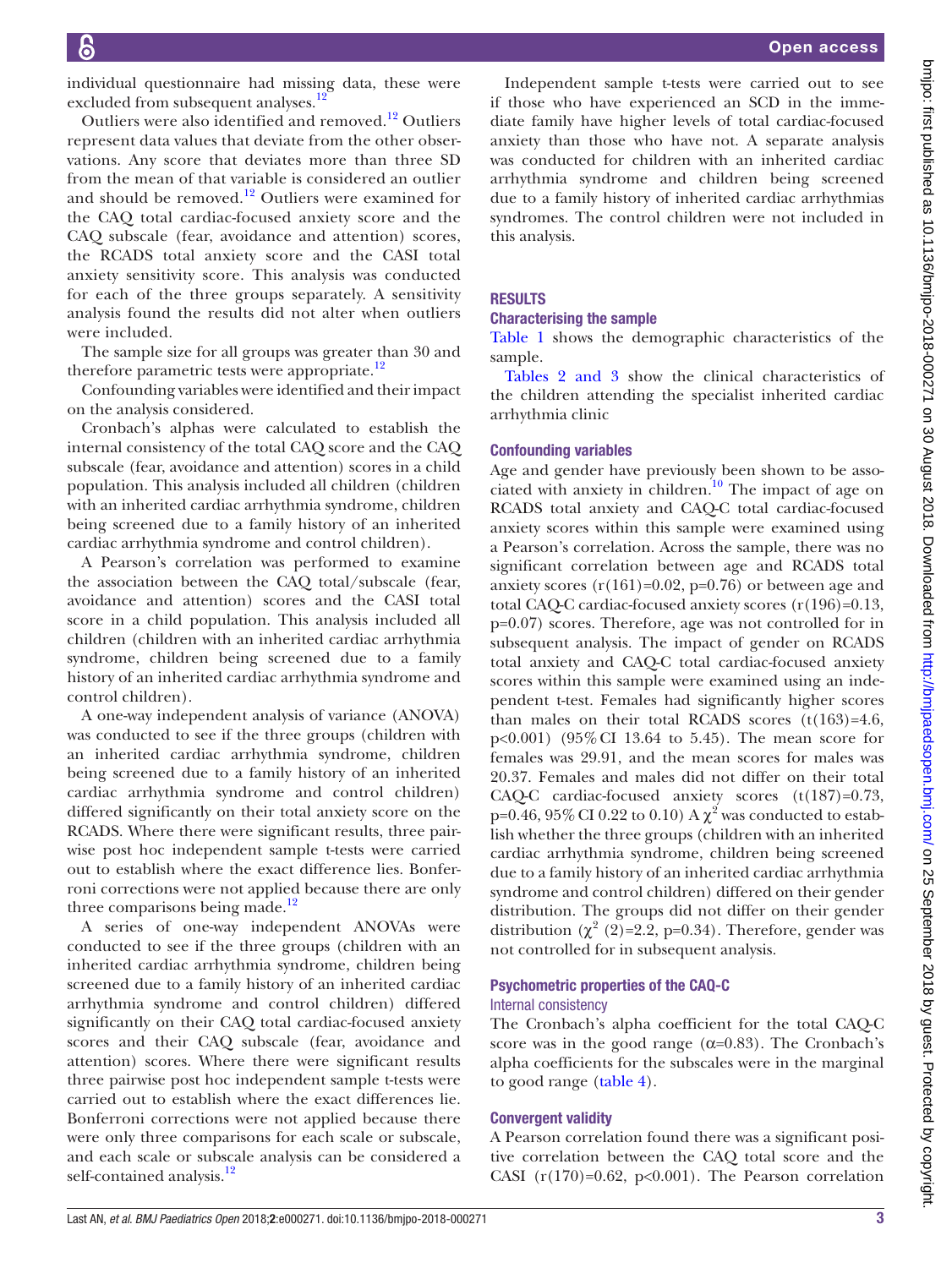<span id="page-3-0"></span>

|                                                                   | Children diagnosed with an Children being screened<br>inherited cardiac<br>arrhythmia<br>syndrome (n=47) | due to a family history of an<br>inherited cardiac<br>arrhythmia syndrome (n=78) Control children (n=75) |              |
|-------------------------------------------------------------------|----------------------------------------------------------------------------------------------------------|----------------------------------------------------------------------------------------------------------|--------------|
| Age of child, years                                               |                                                                                                          |                                                                                                          |              |
| Mean (SD)                                                         | 13.18 (2.34)                                                                                             | 12.90 (2.58)                                                                                             | 12.08 (2.39) |
| Minimum/maximum                                                   | 8.40/16.49                                                                                               | 8.05/16.91                                                                                               | 8.24/15.99   |
| Gender, n (%)                                                     |                                                                                                          |                                                                                                          |              |
| Male                                                              | 21(45)                                                                                                   | 37(48)                                                                                                   | 27 (36)      |
| Female                                                            | 26 (55)                                                                                                  | 41 (52)                                                                                                  | 48 (64)      |
| Ethnicity, n (%)                                                  |                                                                                                          |                                                                                                          |              |
| White                                                             | 30 (64)                                                                                                  | 53 (68)                                                                                                  | 63 (84)      |
| <b>Black or black British</b>                                     | 5(11)                                                                                                    | 10(13)                                                                                                   | 4(5)         |
| Mixed                                                             | 4(9)                                                                                                     | 8(10)                                                                                                    | 5(7)         |
| Asian or Asian British                                            | 6(13)                                                                                                    | 6(8)                                                                                                     | 0(0)         |
| Chinese                                                           | 0(0)                                                                                                     | 0(0)                                                                                                     | 0(0)         |
| Other                                                             | 0(0)                                                                                                     | 0(0)                                                                                                     | 2(3)         |
| Missina                                                           | 2(4)                                                                                                     | 1(1)                                                                                                     | 1(1)         |
| Family structure, n (%)                                           |                                                                                                          |                                                                                                          |              |
| Nuclear family                                                    | 29 (62)                                                                                                  | 49 (62)                                                                                                  | 63 (84)      |
| Single parent                                                     | 14 (30)                                                                                                  | 17(22)                                                                                                   | 7(9)         |
| Step family                                                       | 3(6)                                                                                                     | 7(9)                                                                                                     | 4(5)         |
| <b>Extended family</b>                                            | 1(2)                                                                                                     | 3(4)                                                                                                     | 0(0)         |
| Children in care                                                  | 0(0)                                                                                                     | 2(3)                                                                                                     | 0(0)         |
| Missing                                                           | 0(0)                                                                                                     | 0(0)                                                                                                     | 1(1)         |
| Socioeconomic status, n (%)                                       |                                                                                                          |                                                                                                          |              |
| Higher managerial, administrative<br>and professional occupations | 14(30)                                                                                                   | 25 (32)                                                                                                  | 7(9)         |
| Lower managerial, administrative and<br>professional occupations  | 5(11)                                                                                                    | 20 (26)                                                                                                  | 36 (48)      |
| Intermediate occupations                                          | 2(4)                                                                                                     | 3(4)                                                                                                     | 5(7)         |
| Small employers and own account<br>workers                        | 0(0)                                                                                                     | 1(1)                                                                                                     | 4(5)         |
| Lower supervisory, craft and related<br>occupations               | 9(19)                                                                                                    | 13(17)                                                                                                   | 7(9)         |
| Semi routine occupations                                          | 10(21)                                                                                                   | 8(10)                                                                                                    | 5(7)         |
| Routine occupations                                               | 3(6)                                                                                                     | 3(4)                                                                                                     | 3(4)         |
| Unemployed                                                        | 4(9)                                                                                                     | 1(1)                                                                                                     | 0(0)         |
| Missing                                                           | 0(0)                                                                                                     | 4(5)                                                                                                     | 8(11)        |

bmipo: first published as 10.1136/bmipo-2018-000271 on 30 August 2018. Downloaded from http://bmipaedsopen.bmj.com/ on 25 September 2018 by guest. Protected by copyright. on 15 September 2018 by Guest. Protected by 2018-000271 on 30 August 2018. Downloadded from <http://bmjpaedsopen.bmj.com/> on 25 September 2018 by guest. Protected by copyright

coefficient indicates the correlation between the CAQ total score and the CASI was in the good range [\(table](#page-5-0) 5).

A Pearson correlation found there was a significant positive correlation between the CAQ fear subscale and the CASI  $(r(168)=0.56, p<0.001)$ . The Pearson correlation coefficient indicates the correlation between the CAQ fear subscale score and the CASI was in the good range ([table](#page-5-0) 5).

A Pearson correlation found there was a significant positive correlation between the CAQ avoidance subscale

and the CASI  $(r(170)=0.39, p<0.001)$ . The Pearson correlation coefficient indicates the correlation between the CAQ avoidance subscale score and the CASI was in the acceptable range [\(table](#page-5-0) 5).

A Pearson correlation found there was a significant positive correlation between the CAQ attention subscale and the CASI  $(r(167)=0.46, p<0.001)$ . The Pearson correlation coefficient indicates the correlation between the CAQ attention subscale score and the CASI was in the acceptable range ([table](#page-5-0) 5).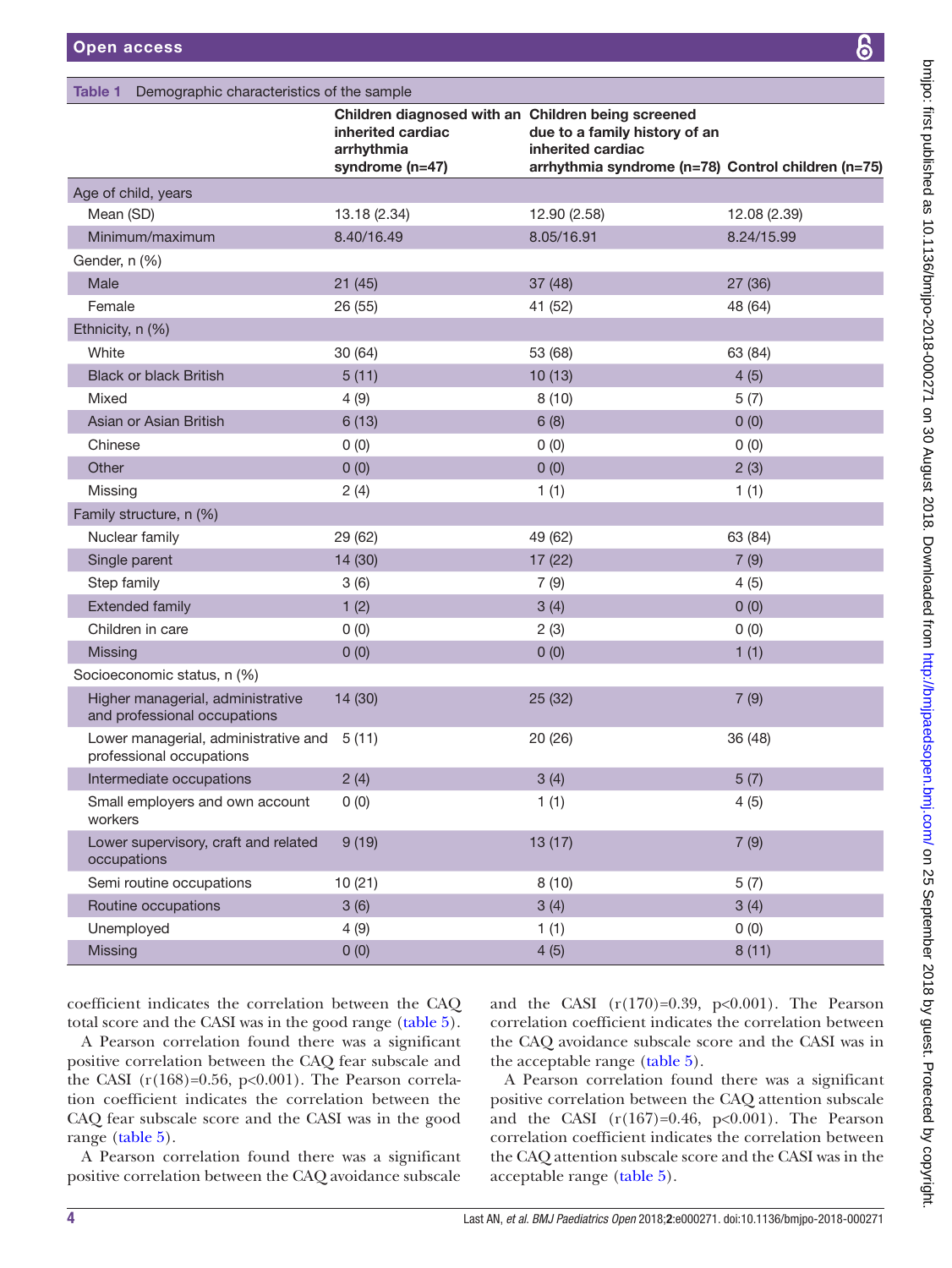<span id="page-4-0"></span>

| <b>Table 2</b> Clinical characteristics of the children diagnosed |
|-------------------------------------------------------------------|
| with an inherited cardiac arrhythmia syndrome                     |

|                                                          | <b>Children diagnosed</b><br>with an inherited<br>cardiac arrhythmia<br>syndrome (n=47) |  |  |  |
|----------------------------------------------------------|-----------------------------------------------------------------------------------------|--|--|--|
| Time since diagnosis, days                               |                                                                                         |  |  |  |
| Mean (SD)                                                | 1444.31 (1062.27)                                                                       |  |  |  |
| Minimum/maximum (range)                                  | 42/4678 (4636)                                                                          |  |  |  |
| Diagnosis, n (%)                                         |                                                                                         |  |  |  |
| Long QT syndrome                                         | 29 (62)                                                                                 |  |  |  |
| Brugada syndrome                                         | 11(23)                                                                                  |  |  |  |
| Catecholaminergic polymorphic<br>ventricular tachycardia | 5(11)                                                                                   |  |  |  |
| Short QT syndrome                                        | 1(2)                                                                                    |  |  |  |
| Unknown                                                  | 1(2)                                                                                    |  |  |  |
| Symptoms, n (%)                                          |                                                                                         |  |  |  |
| No                                                       | 27 (57)                                                                                 |  |  |  |
| Yes                                                      | 20 (43)                                                                                 |  |  |  |
| Out-of-hospital cardiac arrest, n (%)                    |                                                                                         |  |  |  |
| <b>No</b>                                                | 44 (94)                                                                                 |  |  |  |
| Yes                                                      | 3(6)                                                                                    |  |  |  |
| Treatment, n (%)                                         |                                                                                         |  |  |  |
| None                                                     | 13 (28)                                                                                 |  |  |  |
| Medication                                               | 27 (57)                                                                                 |  |  |  |
| Medication+ICD                                           | 7(15)                                                                                   |  |  |  |
| History of SCD in immediate family, n (%)                |                                                                                         |  |  |  |
| No                                                       | 41 (87)                                                                                 |  |  |  |
| Yes                                                      | 6(13)                                                                                   |  |  |  |

ICD, implantablecardioverter-defibrillator; SCD, suddencardiac death.

A one-way independent ANOVA showed the three groups (children with an inherited cardiac arrhythmia syndrome, children being screened due to a family history and control children) did not differ significantly on their RCADS scores  $(F(2,162)=2.64, p=0.07)$  ([table](#page-5-1) 6). Therefore, no follow-up t tests were conducted.

A one-way independent ANOVA showed the three groups differed significantly on their total CAQ-C scores  $(F(2, 186)=6.02, p=0.003)$ . Pairwise post hoc t-tests show that children with an inherited cardiac arrhythmia syndrome scored significantly higher than children being screened due to a family history  $(t(67)=2.85, p=0.006,$ 95% CI 0.09 to 0.54). Children with an inherited cardiac arrhythmia syndrome also scored significantly higher than control children (t(109)=3.03, p=0.003, 95% CI 0.11 to 0.54). There were no significant differences between children being screened due to a family history and control children  $(t(146)=0.15, p=0.88, 95\% \text{ CI } 0.15 \text{ to } 0.15$ 0.18).

A one-way independent ANOVA showed the three groups differed significantly on their CAQ-C fear scores Table 3 Clinical characteristics of the children being screened due to a family history of an inherited cardiac arrhythmia syndrome

|                                           |                                  | Children being screened<br>due to a family history of<br>an inherited cardiac<br>arrhythmia syndrome<br>(n=78) |  |  |  |  |
|-------------------------------------------|----------------------------------|----------------------------------------------------------------------------------------------------------------|--|--|--|--|
|                                           | Time since first screening, days |                                                                                                                |  |  |  |  |
|                                           | Mean (SD)                        | 1285                                                                                                           |  |  |  |  |
|                                           | Minimum/maximum (range)          | 0.00/3976.00 (3976.00)                                                                                         |  |  |  |  |
|                                           | Diagnosis in family, n (%)       |                                                                                                                |  |  |  |  |
|                                           | <b>SADS</b>                      | 30 (39)                                                                                                        |  |  |  |  |
|                                           | Long QT syndrome                 | 21 (27)                                                                                                        |  |  |  |  |
|                                           | Brugada syndrome                 | 16(21)                                                                                                         |  |  |  |  |
|                                           | Unknown                          | 11 (14)                                                                                                        |  |  |  |  |
| History of SCD in immediate family, n (%) |                                  |                                                                                                                |  |  |  |  |
|                                           | No                               | 47 (60)                                                                                                        |  |  |  |  |
|                                           | Yes                              | 31 (40)                                                                                                        |  |  |  |  |
|                                           |                                  |                                                                                                                |  |  |  |  |

SADS, sudden arrhythmia death syndrome; SCD, suddencardiac death.

 $(F(2, 184)=6.23, p=0.002)$ . Pairwise post hoc t-tests show that children with an inherited cardiac arrhythmia syndrome scored significantly higher than children being screened due to a family history  $(t(115)=3.57, p=0.001,$ 95% CI 0.17 to 0.60). Children with an inherited cardiac arrhythmia syndrome also scored significantly higher than control children (t(109)=2.80, p=0.006, 95% CI 0.10 to 0.61). There were no significant differences between children being screened due to a family history and control children (t(130)=0.27, p=0.79, 95% CI 0.22 to 0.17) [\(table](#page-5-1) 6).

A one-way independent ANOVA showed the three groups differed significantly on their CAQ-C avoidance scores  $(F(2, 186)=3.23, p=0.04)$ . Pairwise post hoc t-tests show that children with an inherited cardiac arrhythmia syndrome scored significantly higher than children being screened due to a family history  $(t(63)=2.05, p=0.04, 95\%)$ CI 0.01 to 0.74). There were no significant differences between children being screened due to a family history and control children (t(146)=0.25, p=0.80, 95% CI 0.27 to 0.21). There were also no significant differences

<span id="page-4-1"></span>

| <b>Table 4</b> Internal consistency of the CAQ-C in a child<br>population $(n=189)$ |                         |            |  |  |  |
|-------------------------------------------------------------------------------------|-------------------------|------------|--|--|--|
|                                                                                     | Cronbach value Standard |            |  |  |  |
| CAQ-C total scale                                                                   | $0.83*$                 | Good       |  |  |  |
| CAQ-C Fear                                                                          | $0.70*$                 | Acceptable |  |  |  |
| CAQ-C Avoidance                                                                     | $0.82*$                 | Good       |  |  |  |
| CAQ-C Attention                                                                     | $0.64*$                 | Marginal   |  |  |  |

 $*P=<0.001$ .

CAQ-C, Cardiac Anxiety Questionnaire for Children.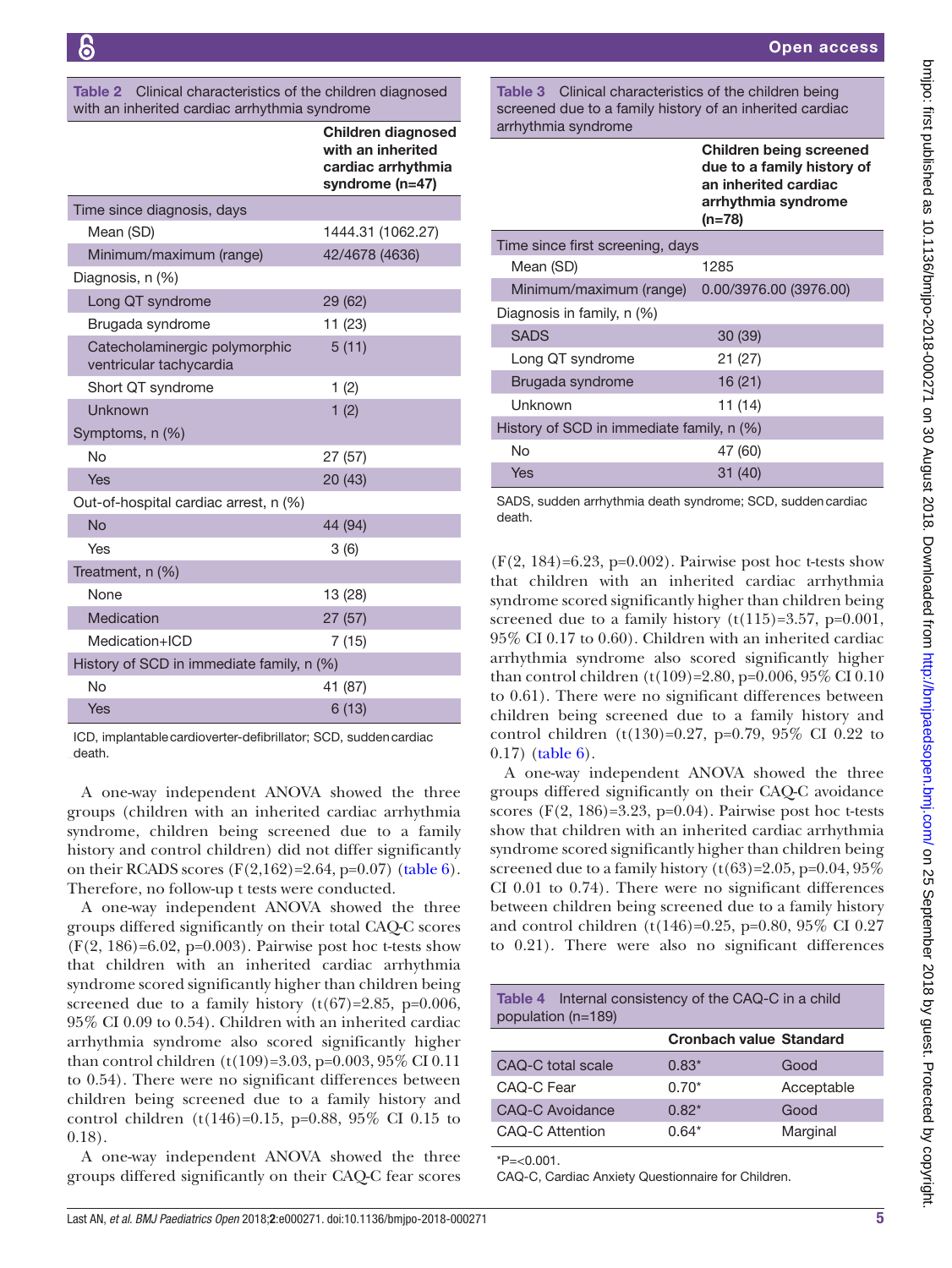<span id="page-5-0"></span>

|                              | <b>Table 5</b> Convergent validity of the CAQ and CASI |             |                 |  |
|------------------------------|--------------------------------------------------------|-------------|-----------------|--|
|                              |                                                        | <b>CASI</b> | <b>Standard</b> |  |
| $(n=172)$                    | CAO-C total scale                                      | $0.62*$     | Good            |  |
| CAQ-C Fear<br>$(n=170)$      |                                                        | $0.56*$     | Good            |  |
| $(n=172)$                    | CAQ-C Avoidance                                        | $0.39*$     | Acceptable      |  |
| CAQ-C Attention<br>$(n=169)$ |                                                        | $0.46*$     | Acceptable      |  |

Note: different N values are due to different patterns of missing data and different number of outliers across the CAQ and the CASI.

Anxiety in children attending a specialist inherited cardiac arrhythmia clinics

\*P<0.001.

CAQ, Cardiac Anxiety Questionnaire; CASI, Childhood Anxiety Sensitivity Index.

between children with an inherited cardiac arrhythmia syndrome and control children  $(t(63)=1.88, p=0.06, 95\%$ CI 0.02 to 0.71) ([table](#page-5-1) 6).

A one-way independent ANOVA showed the three groups did not differ significantly on their CAQ-C attention scores  $(F(2,183)=2.64, p=0.07)$ . Therefore, no follow-up t-tests were conducted [\(table](#page-5-1) 6).

Twelve per cent of children with an inherited cardiac arrhythmia syndrome had an SCD in the immediate family and 60% of children with a family history of an inherited cardiac arrhythmia syndrome had an SCD in the immediate family.

An independent t-test found there were no significant differences in total cardiac-focused anxiety between children with an inherited cardiac arrhythmia syndrome who had experienced an SCD in the immediate family and children with an inherited cardiac arrhythmia syndrome who had not experienced an SCD in the immediate family  $(t(39) = 1.13, p=0.27, 95\% \text{ CI } 0.92 \text{ to}$ 0.26) ([table](#page-6-0) 7).

An independent t-test found children being screened due to a family history who had experienced an SCD in the immediate family had higher total cardiac-focused anxiety scores than children being screened due to a family history who had not experienced an SCD in the

<span id="page-5-1"></span>

| Mean RCAD and CAQ-C scores<br>Table 6 |                                |                       |                 |                          |
|---------------------------------------|--------------------------------|-----------------------|-----------------|--------------------------|
|                                       | Cardiac arrhythmia<br>syndrome | <b>Family history</b> | <b>Control</b>  | <b>ANOVA</b><br>P values |
| RCAD total anxiety score              |                                |                       |                 |                          |
| N                                     | 38                             | 64                    | 63              |                          |
| Mean (SD)                             | 24.76 (15.24)                  | 23. 22 (11.22)        | 28.76 (15.38)   |                          |
| Minimum/maximum (range)               | 2/54(52)                       | 7/53(46)              | 3/68(65)        |                          |
| CAQ-C total cardiac-focused anxiety   |                                |                       |                 |                          |
| N                                     | 41                             | 78                    | 70              |                          |
| Mean (SD)                             | $1.24(0.62)$ * †               | 0.93(0.49)            | 0.92(0.51)      |                          |
| Minimum/maximum (range)               | 0.39/2.83(2.44)                | 0.22/2.39(2.14)       | 0.06/2.28(2.22) | 0.003                    |
| CAQ-C Fear                            |                                |                       |                 |                          |
| N                                     | 41                             | 76                    | 70              |                          |
| Mean (SD)                             | $1.42(0.63)$ *†                | 1.04(0.51)            | 1.07(0.66)      |                          |
| Minimum/maximum (range)               | 0/3(3)                         | 0.13/2.50(2.37)       | 0.00/2.63(2.63) | 0.002                    |
| <b>CAQ-C Avoidance</b>                |                                |                       |                 |                          |
| N                                     | 41                             | 78                    | 70              |                          |
| Mean (SD)                             | $1.12(1.04)$ *                 | 0.74(0.75)            | 0.77(0.72)      |                          |
| Minimum/maximum (range)               | 0.00/3.60(3.6)                 | 0.00/3.00(3)          | 0.00/2.40(2.4)  | 0.04                     |
| <b>CAQ-C Attention</b>                |                                |                       |                 |                          |
| N                                     | 40                             | 77                    | 69              |                          |
| Mean (SD)                             | 1.03(0.56)                     | 0.82(0.54)            | 0.79(0.54)      |                          |
| Minimum/maximum (range)               | 0.20/2.20(2)                   | 0.00/2.60(2.60)       | 0.00/2.20(2)    | 0.07                     |

Note: different N values are due to different patterns of missing data and different number of outliers across the RCADS and CAQ-C. Associations between SCD in the immediate family and levels of anxiety.

\*Pairwise post hoc t-tests indicate significant differences between children with an inherited cardiac arrhythmia syndrome and children being screened due to a family history of an inherited cardiac arrhythmia syndrome (p<0.05).

†Pairwise post hoc t-tests indicate significant differences between children with an inherited cardiac arrhythmia syndrome and control children (p<0.05).

CAQ-C, Cardiac Anxiety Questionnaire for Children; RCADS, Revised Children's Anxiety and Depression Scale; SCD, sudden cardiac death.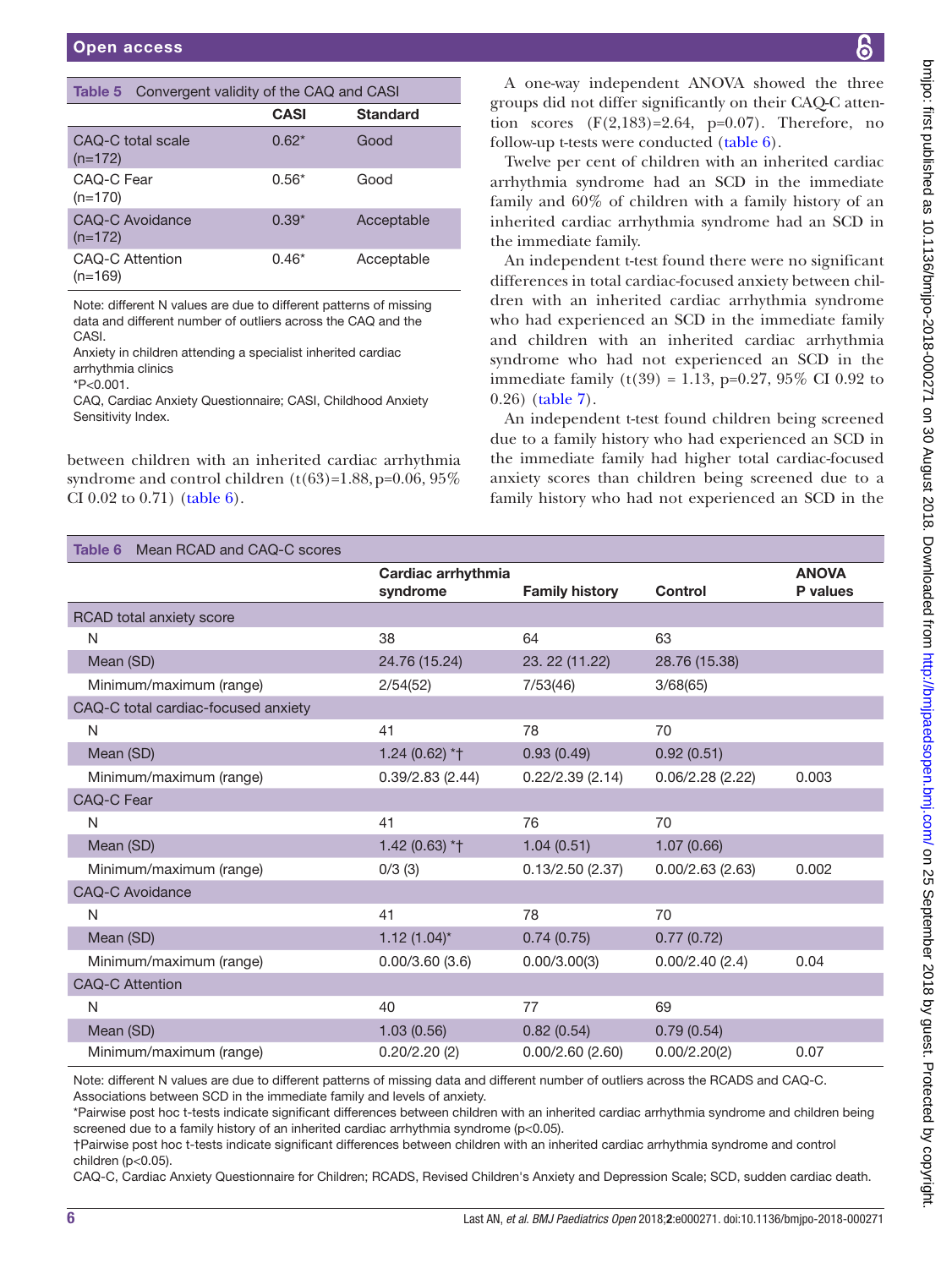<span id="page-6-0"></span>

| Table 7                                 | Anxiety in children who have experienced an SCD in the immediate family                             |                                                                            |                    |                                                                         |                                                                             |                              |
|-----------------------------------------|-----------------------------------------------------------------------------------------------------|----------------------------------------------------------------------------|--------------------|-------------------------------------------------------------------------|-----------------------------------------------------------------------------|------------------------------|
|                                         | Cardiac<br>arrhythmia<br>syndrome and<br><b>SCD</b> in the<br>immediate family immediate<br>$(n=5)$ | Cardiac<br>arrhythmia<br>syndrome with<br>no SCD in the<br>family $(n=36)$ | T-test P<br>values | <b>Family history</b><br>and SCD in the<br>immediate family<br>$(n=47)$ | <b>Family history</b><br>with no SCD in<br>the immediate<br>family $(n=31)$ | <b>T-test</b><br>P<br>values |
| <b>CAQ-C</b>                            |                                                                                                     |                                                                            |                    |                                                                         |                                                                             |                              |
| Total cardiac-focused anxiety<br>score: |                                                                                                     |                                                                            |                    |                                                                         |                                                                             |                              |
| Mean (SD)                               | 1.53(0.58)                                                                                          | 1.20(0.62)                                                                 |                    | 1.08(0.56)                                                              | 0.83(0.42)                                                                  |                              |
|                                         |                                                                                                     |                                                                            | 0.27               |                                                                         |                                                                             | 0.03                         |
| Minimum/maximum (range)                 | $0.94/2.39$ 1.44)                                                                                   | 0.39/2.83(2.44)                                                            |                    | 0.22/2.39(2.17)                                                         | 0.22/1.94(1.72)                                                             |                              |

CAQ-C, Cardiac Anxiety Questionnaire for C hildren; SCD, suddencardiac death.

immediate family  $(t(76) = 2.2, p=0.03, 95\% \text{ CI } 0.47 \text{ to}$ 0.03) ([table](#page-6-0) 7).

# **DISCUSSION**

#### **Overview**

This study had three aims. The first was to explore how the CAQ-C performs in a child population. The second was to compare the level of anxiety of children with an inherited cardiac arrhythmia syndrome and children being screened due to a family history to control children. The third was to examine the association between SCD in the immediate family and levels of anxiety.

#### Findings

Reliability analysis showed that the internal consistency of the CAQ-C total scale and subscales were adequate in a child population. Specifically internal consistency values were in the marginal to good range. The significant correlation between the CAQ-C total scale and the CASI, and the significant correlations between the CAQ-C subscales and the CASI, indicates the CAQ-C also had adequate convergent validity properties within a child population.

Together, the reliability and validity analysis indicates that the CAQ-C has promising psychometric properties.

There were no significant differences in total anxiety scores (as measured by the RCADS) between children with an inherited cardiac arrhythmia syndrome, children being screened due to a family history and control children. However, there were significant differences in total cardiac-focused anxiety scores (as measured by the CAQ-C). Children with an inherited cardiac arrhythmia syndrome had significantly higher total cardiac-focused anxiety scores than children being screened due to a family history. There were no significant differences between children being screened due to a family history and control children. A similar pattern was evident for the CAQ-C fear scale. A slightly different pattern was evident for the CAQ-C avoidance scale. Children with an inherited cardiac arrhythmia syndrome scored significantly higher than children being screened due to a family history.

There were no significant differences between children being screened due to a family history and control children. There were also no significant differences between children diagnosed with an inherited cardiac arrhythmia syndrome and control children. However, it is likely this slight exception is due to the smaller sample size of the inherited cardiac arrhythmia group and a consequent slight lack of power. Contrastingly, there were no significant differences in CAQ-C attention scores between the three groups. Again, this could be due to lack of power. However, it could also be that items such as 'I can feel my heart in my chest' and 'I check my pulse' are less relevant to children compared with adults because children do not have the cognitive understanding of their condition to monitor themselves in such a manner.

This study also examined the associations between SCD in the immediate family and anxiety. There were no significant differences in total cardiac-focused anxiety between children with an inherited cardiac arrhythmia syndrome who had experienced an SCD in the immediate family and children with an inherited cardiac arrhythmia syndrome who had not experienced an SCD in the immediate family. This could be due to a lack of power. It may also be that these children experience heightened cardiac-focused anxiety due to their condition regardless of whether they have also experienced an SCD in the immediate family. In contrast, children being screened due to a family history who had experienced an SCD in the immediate family had higher total cardiac-focused anxiety scores than children being screened due to a family history who had not experienced an SCD.

#### Clinical implications

Questionnaires used to measures Diagnostic and Statistical Manual of Mental Disorders, 5th Edition (DSM-V) specific categories of anxiety (such as the RCADS) may be less relevant to children with an inherited cardiac arrhythmia syndrome and children who have a family history of such conditions. These questionnaires do not seem sensitive to the distress these children experience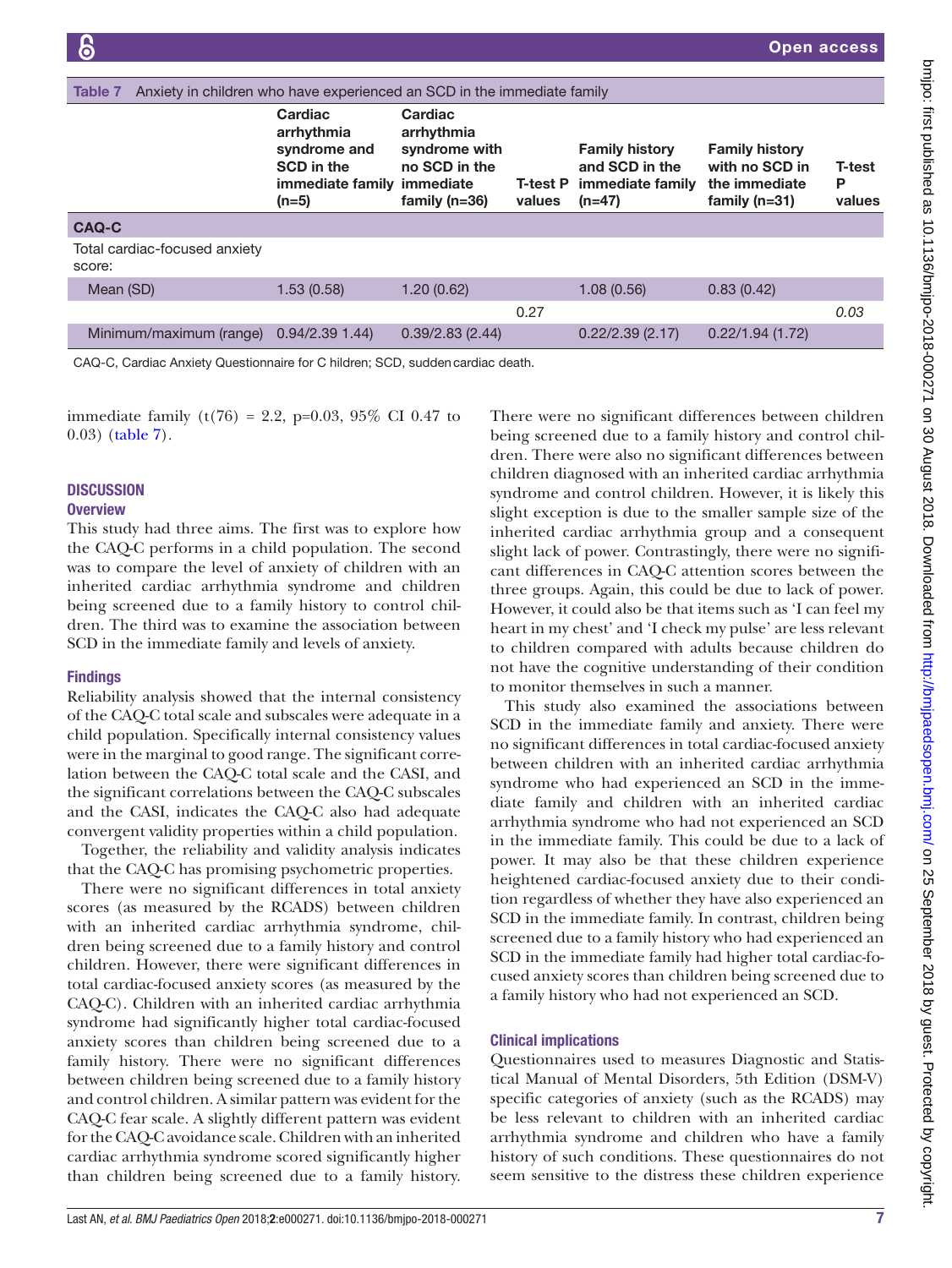#### Open access

that questions their utility in clinical practice. The CAQ has promising psychometric properties in a child population. Furthermore, the brevity of the CAQ means it is not time consuming to complete and so is appropriate for use in busy medical settings.

Children with a cardiac arrhythmia syndrome and children who have a family history who have experienced an SCD in the immediate family are at risk of experiencing cardiac-focused anxiety. These children should be targeted for routine screening and offered psychological input where necessary. Research suggests cognitive– behavioural therapy could be an effective treatment.<sup>13</sup> Eifert *et al*<sup>[5](#page-8-0)</sup> cognitive behavioural model of cardiac-focused anxiety in adults could be applied to help understand the distress these children experience and has direct treatment implications.<sup>[14](#page-8-9)</sup>

#### Limitations

The current study only provides a preliminary examination of the psychometric properties of the CAQ-C. The retest reliability and norms/clinical cut-offs for the CAQ-C need to be established before it can be used routinely in clinical practice.

The sample size for the children with inherited cardiac arrhythmia syndrome group may have been slightly underpowered. An accurate a priori power analysis was difficult to calculate due to the lack of relevant child literature that allowed calculation of effect sizes. A post hoc power analysis indicated that the study was somewhat underpowered. However, it is one of the largest studies to date in this population group (across adults, children and parents), and the sample size is very respectable given the rarity of the syndromes. The 80% recruitment rate suggests it is representative of children attending specialist inherited cardiac arrhythmia clinics.

The current study included children who had different inherited cardiac arrhythmia syndromes and children who had a family history of different inherited cardiac arrhythmia syndromes. Levels of anxiety may differ according to what inherited cardiac arrhythmia syndrome a child has or has a family history of.

The recruitment rate is much lower (31%) for the control group, and due to the lack of demographic data, it is not possible to see how those that responded responders' compare to the school as a whole. The lower recruitment rate is likely to be because participating as a control required more effort. Children had to take the forms home from school, parents had to sign consent forms and then the children had to bring them back to school before the children could participate. In the specialist inherited cardiac arrhythmia clinic, parents could sign the consent forms in clinic and the children could immediately participate. It is possible these children who gained consent within the school sample are not representative of normal children. These children may have had particular motivations to get the consent forms returned. For example, the children may have come from more anxious families, and therefore, the

family were more interested in research on anxiety, or the children may have come from families where physical health problems are present leading to an interest in research on anxiety within a physical health context. An opt-out procedure may have increased the recruitment rate and thus the representativeness of the control sample. However, this was not considered an ethical procedure by the ethics board.

#### **CONCLUSION**

The CAQ has promising psychometric properties in a child population. However, the retest reliability and norms/cut-offs in a child population need to be established before the CAQ can be used routinely in clinical practice. Children with a cardiac arrhythmia syndrome and children who have a family history who have experienced an SCD in the immediate family are at risk of experiencing anxiety. These children should be targeted for routine screening and offered psychological input where necessary.

Contributors ANL conducted this research for her thesis during her clinical psychology doctorate. JE and RS were the field supervisors for the thesis. TO and HP were the academic supervisors for the thesis. JPK is the consultant cardiologist in the clinic where the research took place.

Funding This study was supported by the National Institute for Health Research Biomedical Research Centre at Great Ormond Street Hospital for Children NHS Foundation Trust and University College London.

Disclaimer The views expressed are those of the author and not necessarily those of the NHS, the NIHR or the Department of Health.

Competing interests None declared.

Patient consent Parental/guardian consent obtained.

Ethics approval This study was given favourable opinion by the Camden and Kings Cross National Health Service Research Ethics Committee. It was also granted Management Approval by the Great Ormond Street Research and Development Office. This study was also given favourable opinion by the Royal Holloway, University of London, Research Ethics Committee.

Provenance and peer review Not commissioned; externally peer reviewed.

Data sharing statement The raw data are stored by Great Ormond Street Hospital. There are no additional unpublished data.

Open access This is an open access article distributed in accordance with the Creative Commons Attribution Non Commercial (CC BY-NC 4.0) license, which permits others to distribute, remix, adapt, build upon this work non-commercially, and license their derivative works on different terms, provided the original work is properly cited, appropriate credit is given, any changes made indicated, and the use is non-commercial. See: <http://creativecommons.org/licenses/by-nc/4.0/>.

#### **REFERENCES**

- <span id="page-7-0"></span>1. Giudici V, Spanaki A, Hendry J, *et al*. Sudden arrhythmic death syndrome: diagnostic yield of comprehensive clinical evaluation of pediatric first-degree relatives. *[Pacing Clin Electrophysiol](http://dx.doi.org/10.1111/pace.12479)* 2014;37:1681–5.
- <span id="page-7-1"></span>2. Stewart JL, Mishel MH. Uncertainty in childhood illness: a synthesis of the parent and child literature. *[Sch Inq Nurs Pract](http://www.ncbi.nlm.nih.gov/pubmed/11372189)* 2000;14:299–319.
- <span id="page-7-2"></span>3. Meulenkamp TM, Tibben A, Mollema ED, *et al*. Predictive genetic testing for cardiovascular diseases: impact on carrier children. *[Am J](http://dx.doi.org/10.1002/ajmg.a.32592)  [Med Genet A](http://dx.doi.org/10.1002/ajmg.a.32592)* 2008;146A:3136–46.
- <span id="page-7-3"></span>4. Giuffre RM, Gupta S, Crawford SG, *et al*. Fears and anxiety in children with long-QT syndrome compared to children with asthma. *[J Natl Med Assoc](http://www.ncbi.nlm.nih.gov/pubmed/18481481)* 2008;100:420–4.